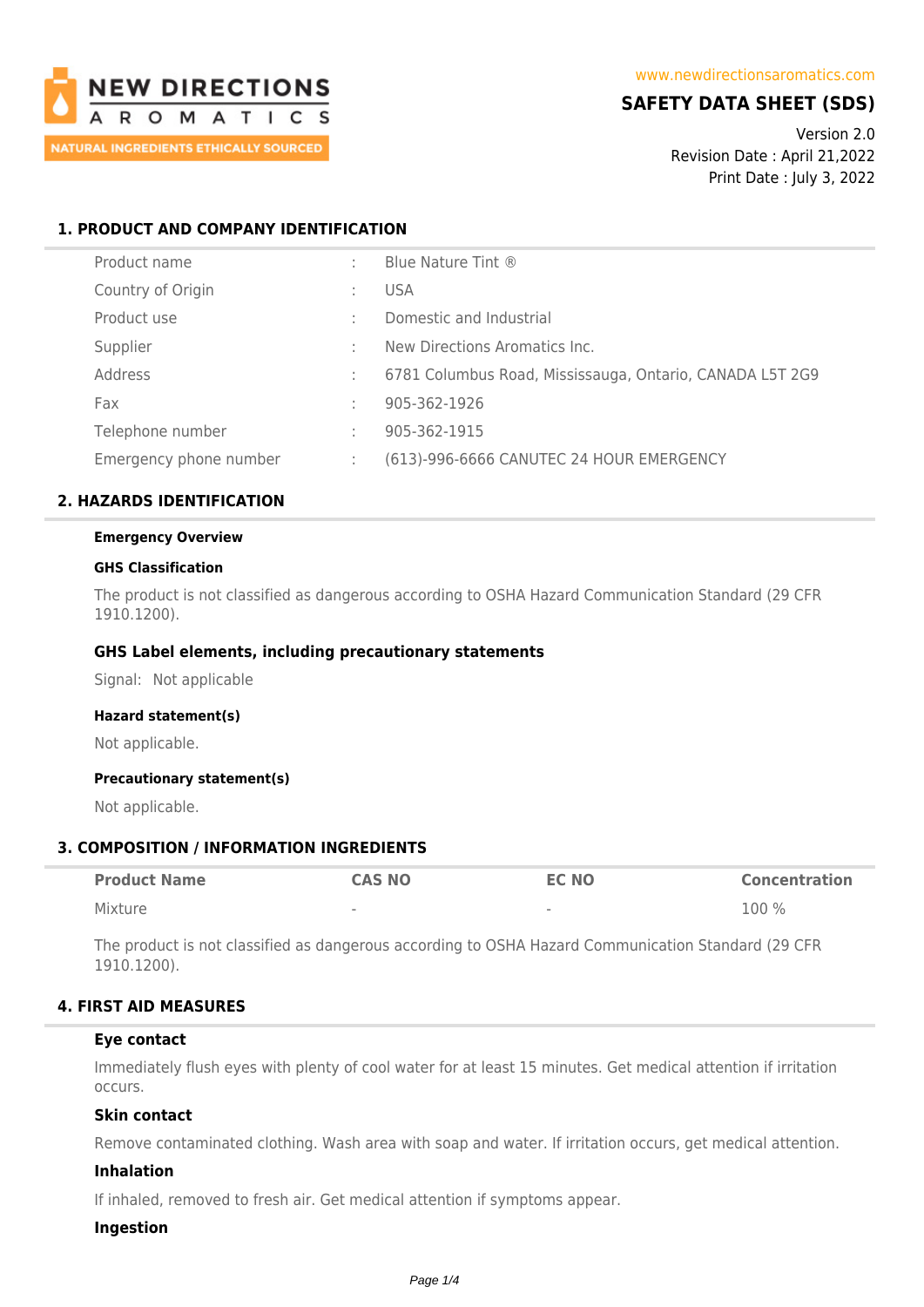Seek medical attention or contact local poison control center.

# **5. FIRE FIGHTING MEASURES**

## **Suitable extinguishing media**

Water spray, water jet, foam, dry powder, carbon dioxide. Use media appropriate to surrounding fire conditions.

## **Special protective equipment and precautions for fire-fighters**

Wear proper protective equipment. Exercise caution when fighting any chemical fire. Use water spray or fog for cooling exposed containers.Use suitable breathing apparatus . Collect contaminated fire extinguishing water separately. This must not be discharged into drains. Move undamaged containers from immediate hazard area if it can be done safely.

## **Special hazards arising from the substance or its combustible products**

Hazardous decomposition products may be formed at extreme heat or if burned. Burning produces heavy smoke. Do not inhale explosion and combustion gases.

## **6. ACCIDENTAL RELEASE MEASURES**

### **Personal precautions, protective equipment and emergency procedures.**

Equip clean crew with proper protection. Respiratory protection equipment may be necessary.

### **Environmental precautions**

Prevent entry to sewers and public waters. Notify authorities if product enters sewers or public waters.

### **Methods and materials for containment and cleaning up**

Clean up any spills as soon as possible, using an absorbent material to collect it. Use suitable disposal containers.

# **7. HANDLING AND STORAGE**

### **Precautions for safe handling**

No direct lighting. No smoking. Ensure prompt removal from eyes, skin and clothing. Wash hands and other exposed areas with mild soap and water before eating, drinking or smoking and when leaving work. Handle in accordance with good industrial hygiene and safety procedures.

### **Conditions for safe storage, including any incompatibilities**

Store the product in a closed container between 50°F and 120°F. Do not refrigerate or freeze as the product may separate irreparably. Product should be stored in a tightly closed container to prevent evaporation. Shake before use, as this product may settle in storage.

# **8. EXPOSURE CONTROLS AND PERSONAL PROTECTION**

### **Eyes**

Use tightly sealed goggles.

## **Skin**

If skin contact or contamination of clothing is likely, protective clothing should be worn. Use protective gloves.

## **Respiratory**

Control worker exposure to below detectable levels. However, if an effective ventilation system is not in use, use a NIOSH-approved respirator for organic vapors and/or dusts. Where appropriate, use closed systems to transfer and process this material. If appropriate, isolate mixing rooms and other areas where this material is used or openly handled. Maintain these areas under negative air pressure relative to the rest of the plant. Use local exhaust as required to capture all airborne vapors and dust.

## **Ingestion**

Not for ingestion.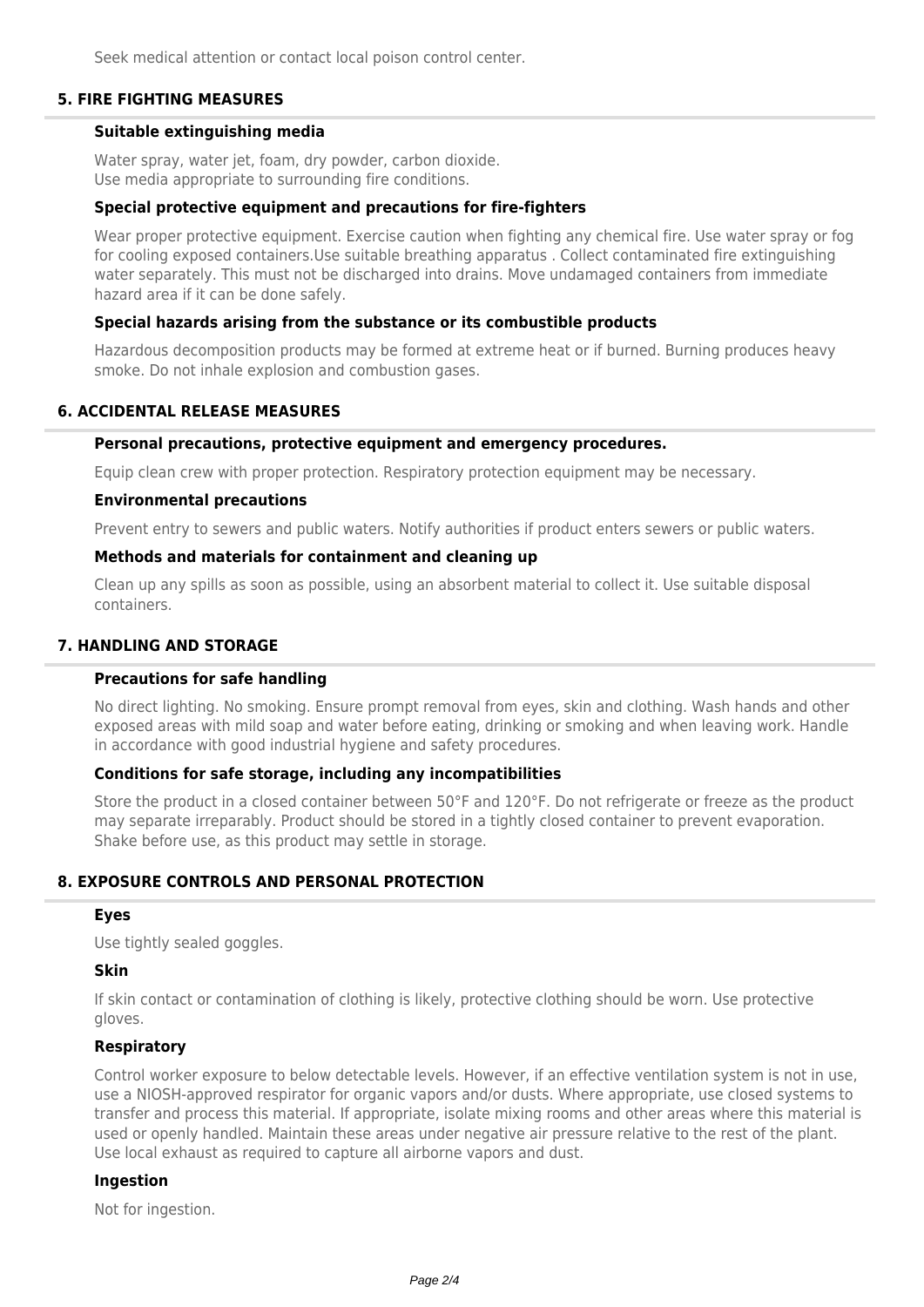# **9. PHYSICAL AND CHEMICAL PROPERTIES**

| Appearance       | Blue liquid.      |
|------------------|-------------------|
| рH               | -3.0              |
| Flash point      | $>100^{\circ}$ C  |
| Solubility (ies) | Soluble in water. |

# **10. STABILITY AND REACTIVITY**

## **Reactivity**

This material presents no significant reactivity hazard.

## **Chemical stability**

Chemically stable.

## **Possibility of hazardous reactions**

Hazardous polymerization will not occur.

### **Conditions to avoid**

Avoid sparks, flame and other heat sources.

### **Incompatible materials**

Avoid strong oxidizing agents, peroxides, acids, alkali metals.

## **11. TOXICOLOGICAL INFORMATION**

## **Acute toxicity**

Not available.

# **12. ECOLOGICAL INFORMATION**

### **Ecotoxicity**

Avoid any pollution of ground, surface or underground water.

## **Persistence and degradability**

Not available.

### **Bio - accumulative potential**

Not available.

### **Mobility in soil**

Not available.

# **Other adverse effects**

Not available.

# **13. DISPOSAL CONSIDERATION**

Dispose of product in accordance with local, state or provincial and federal regulations. Check with local municipal authority to ensure compliance. Do not dump into sewers, any body of water or onto the ground.

# **14. TRANSPORT INFORMATION**

# **US DOT Shipping Description (Land)**

Not regulated

# **IMO-IMDG Shipping Description (Sea)**

Not regulated

# **IATA Shipping Description (Air)**

Not regulated